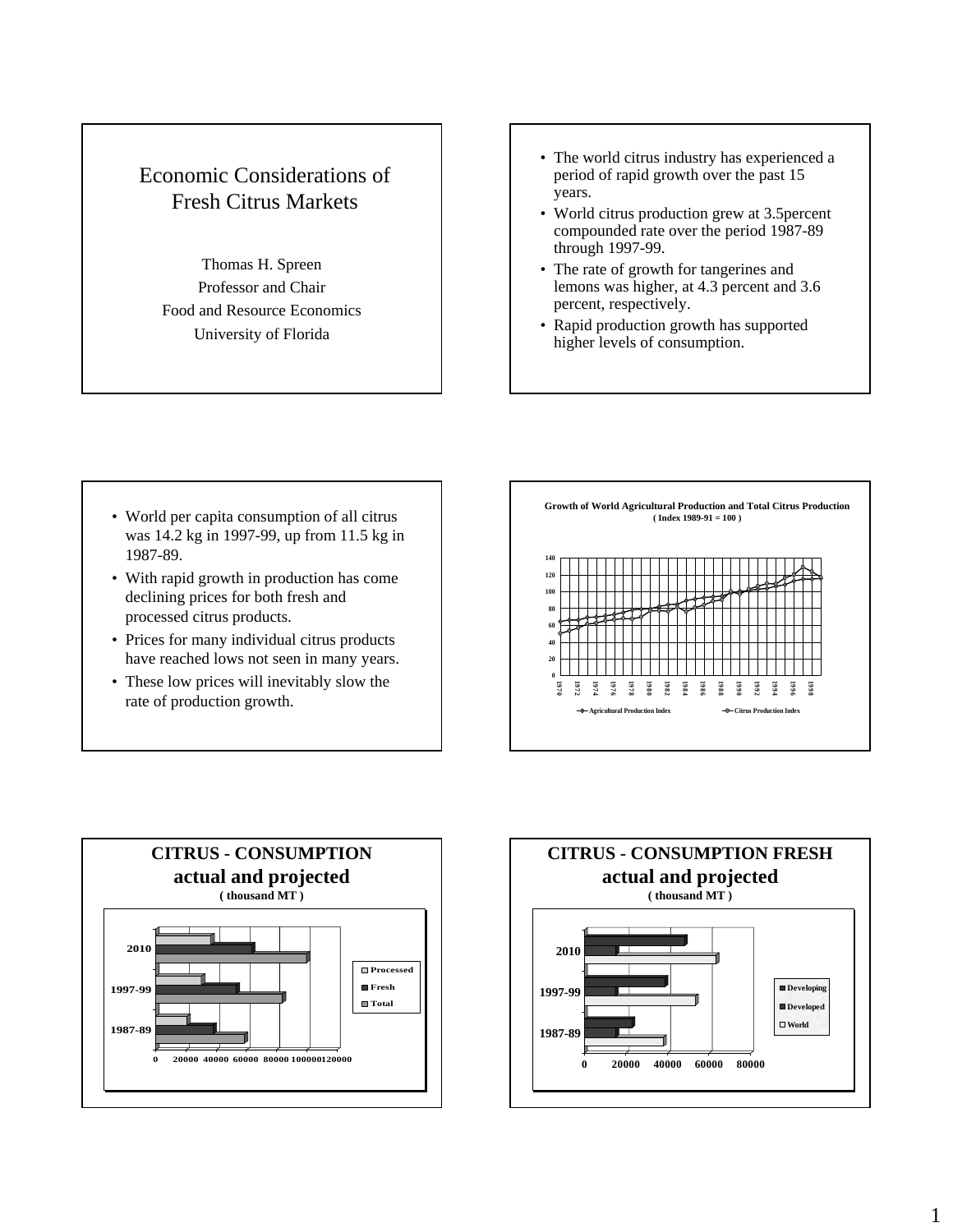





### Trends in the U.S. Market

- Per capita consumption of fresh fruit in the United States has been increasing.
- Per capita of fresh citrus has remained flat.
- Fresh citrus' share of total fresh fruit consumption declined from 30 percent in 1980 to 24.8 percent in 2001.
- Grapes, strawberries, kiwi, mangoes, and pineapple have all gained market share.



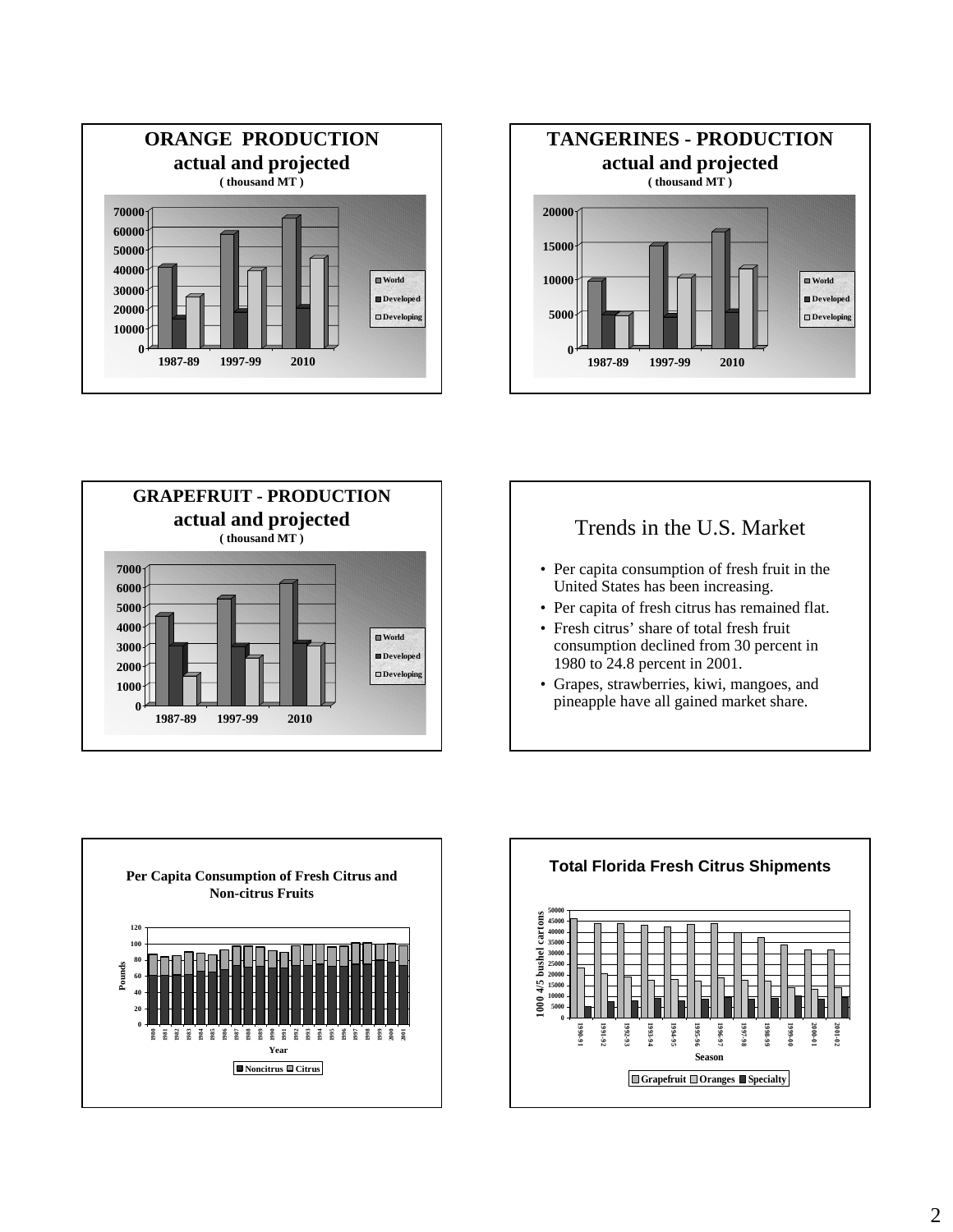

# Season Average FOB Prices for Florida Fresh Citrus

|         |                               | Oranges  | Grapefruit | Tangerine |  |  |  |
|---------|-------------------------------|----------|------------|-----------|--|--|--|
|         | Navel                         | Valencia | Red        | Honey     |  |  |  |
| Season  | Dollars per 4/5 bushel carton |          |            |           |  |  |  |
| 1997-98 | 6.45                          | 6.48     | 6.13       | 13.91     |  |  |  |
| 1998-99 | 9.35                          | 8.70     | 7.61       | 16.94     |  |  |  |
| 1999-00 | 8.89                          | 6.49     | 7.69       | 12.77     |  |  |  |
| 2001-02 | 6.38                          | 6.94     | 7.20       | 14.14     |  |  |  |
| 2002-03 | 7.21                          | 7.31     | 7.63       | 14.41     |  |  |  |

|      |                   | <b>U.S. Fresh Orange Imports</b> |        |                |                |               |         |  |  |  |  |
|------|-------------------|----------------------------------|--------|----------------|----------------|---------------|---------|--|--|--|--|
| Year | S. Africa         | Australia                        | Mexico | <b>Bahamas</b> | <b>Dom Rep</b> | <b>Others</b> | World   |  |  |  |  |
|      | <b>Short Tons</b> |                                  |        |                |                |               |         |  |  |  |  |
| 1992 | $\bf{0}$          | 2.775                            | 2.412  | 171            | 3.809          | 1.645         | 10.812  |  |  |  |  |
| 1993 | $\bf{0}$          | 5.022                            | 1.877  | $\bf{0}$       | 2,551          | 2,624         | 12,074  |  |  |  |  |
| 1994 | $\bf{0}$          | 10.342                           | 1.793  | $\bf{0}$       | 2,892          | 2.151         | 17,178  |  |  |  |  |
| 1995 | $\bf{0}$          | 6.088                            | 8.767  | $\bf{0}$       | 3.364          | 1.899         | 20,118  |  |  |  |  |
| 1996 | $\bf{0}$          | 12,732                           | 8.414  | 462            | 3,563          | ,553          | 25,724  |  |  |  |  |
| 1997 | 297               | 16,973                           | 11,531 | 296            | 3,216          | 2,542         | 34,855  |  |  |  |  |
| 1998 | 139               | 28.398                           | 8.919  | 861            | 2.424          | 1,731         | 42.472  |  |  |  |  |
| 1999 | 827               | 24.403                           | 56.410 | 2,220          | 2.382          | 28.314        | 114.556 |  |  |  |  |
| 2000 | 10.377            | 26.545                           | 8.590  | 190            | 1.585          | 4.187         | 51.474  |  |  |  |  |
| 2001 | 19.201            | 17.784                           | 16,805 | 4.680          | 1,276          | 1.694         | 61,440  |  |  |  |  |